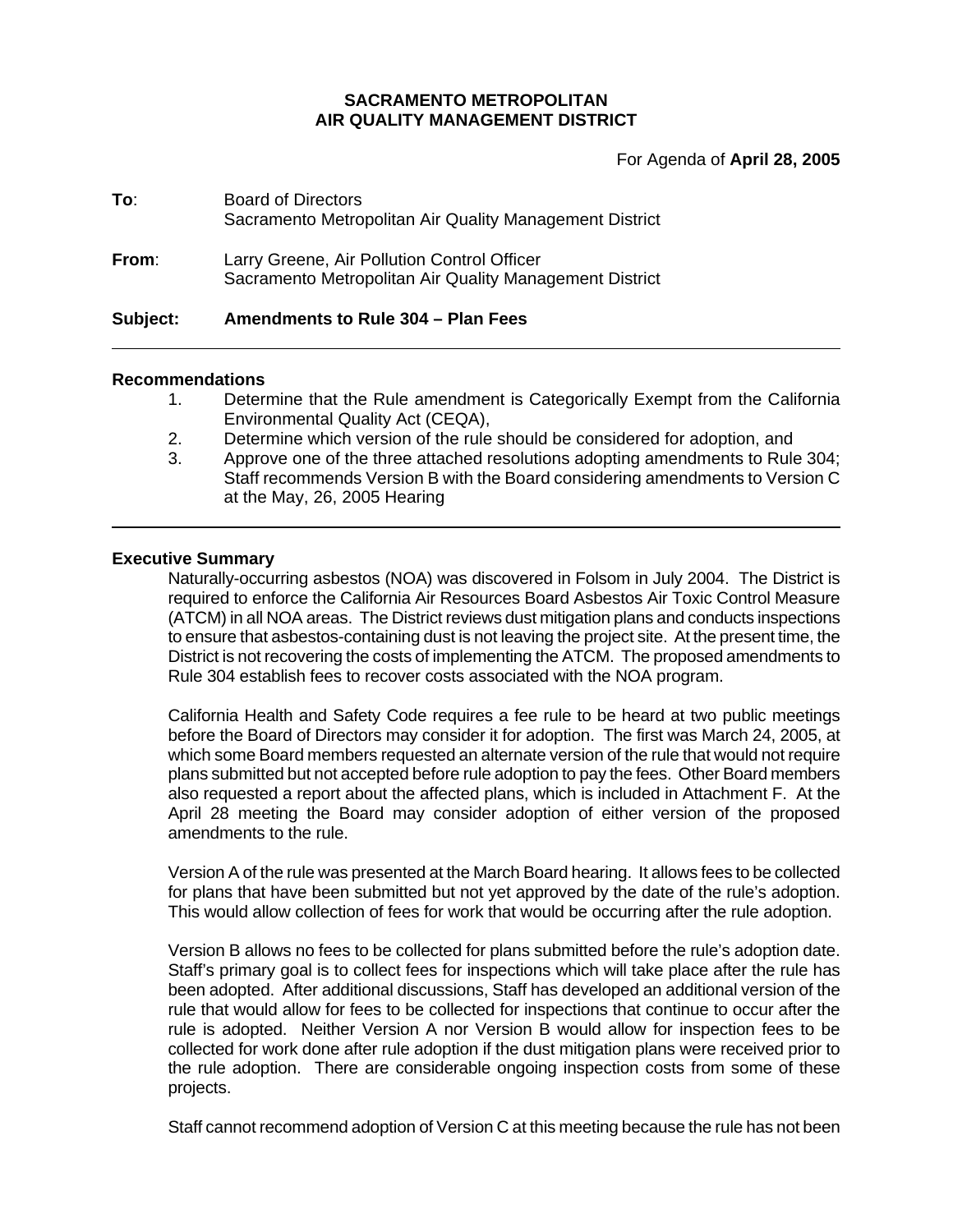publicly noticed for thirty days. Staff is recommending that the Board consider adopting Version B of the rule today, and then consider amending the rule to Version C at the May Board Hearing.

Staff has also included in the adopting resolution, as was requested by Board members, a requirement to report quarterly to the Board on the District's less than one-acre inspection program during the first year.

### **Attachments**

The table below identifies the attachments to this memo:

| <b>Item</b>                                    | <b>Attachment</b> |
|------------------------------------------------|-------------------|
| Rule 304-Plan Fees Version A                   |                   |
| Rule 304-Plan Fees Version B                   |                   |
| Rule 304-Plan Fees Version C                   |                   |
| <b>Staff Report</b>                            |                   |
| <b>Comments and Responses</b>                  |                   |
| Report of Plans Submitted but Not Yet Accepted |                   |
| <b>Evidence of Public Notice</b>               | ናት                |
| Resolution-Rule 304 Version A                  |                   |
| Resolution-Rule 304 Version B                  |                   |

### **Background**

Rule 304—Plan Fees was originally adopted in 1990 to establish fees for plans related to renovation and demolition of asbestos-containing structures. It was later amended to include fees for fleet inventory reports and mobile source emission reduction credit applications. The proposed amendments make no alteration of the existing fee structures established in the rule. The current amendments are proposed to add a new fee schedule for the naturally-occurring asbestos (NOA) program.

The requirements of the ATCM distinguish between projects that are one (1.0) acre or less and those that are larger than one acre. Larger projects must have the District approve dust mitigation plans; the proposed fee is \$350. These projects must then comply with the plan, and the District conducts inspections to verify compliance. The base inspection fee proposed for these projects is \$20 per acre. If more than 18 hours of staff time per 100 acres is required for inspection-related activities, an hourly rate of \$116 applies to additional time. This is the hourly time and materials rate established by Rule 301—Permit Fees.

Projects of one (1.0) acre or less are not required to submit dust mitigation plans, although they are required to comply with the ATCM. As proposed in the amended rule, when these projects are inspected the hourly rate of \$116 applies. However, this provision would not take effect until one year after the rule's adoption date.

As proposed, the rule amendments also include an analysis fee in the event additional sampling or analytical work is required; a consumer price index (CPI)-based adjustment; and a fee waiver provision in the instance that the fees impose undue financial hardship.

Sections 41512.5 and 42311(e) of the California Health and Safety Code require at least two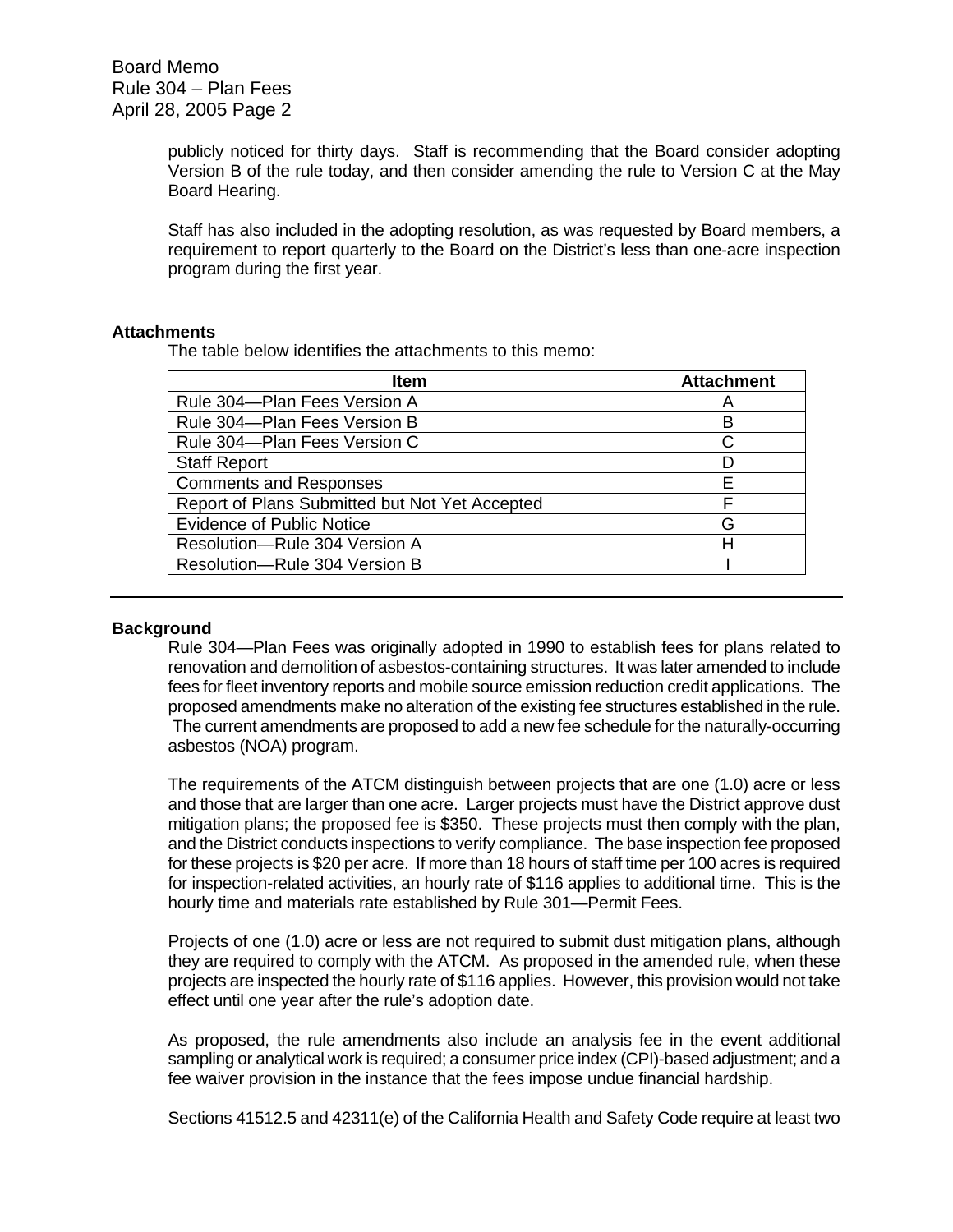Board Memo Rule 304 – Plan Fees April 28, 2005 Page 3

> Board meetings to be held for fee rules such as Rule 304—Plan Fees. This provides an opportunity for public testimony to be heard by the Board before the rule is considered for adoption. No testimony from the public was received at the March 24 Board Hearing and the item was continued until April 28. Board members made two requests of Staff:

- 1. Prepare an alternative version of the rule for consideration that would exempt plans submitted but not yet approved by the rule's adoption date from paying fees.
- 2. Commit to providing a quarterly report to the Board detailing progress made toward determining how projects less than one acre and subject to fees will be chosen. The fee that applies to these projects is proposed to take effect one year after the rule's adoption date.

The original rule proposed by Staff on March 24 is identified as Version A. Fees would be assessed for review of dust mitigation plans submitted before the rule's adoption. Version B was noticed for public hearing and does not allow for any fee collection for plans submitted before the rule's adoption date.

Subsequent to publishing that hearing notice for Versions A and B, Staff created a third proposal for your Board's consideration. Staff recommends Version C which will assess the inspection fee for inspections that occur after rule adoption. Attached in this Board Package as Attachment F is a report on the projects that would be subject to the fees. Since this version of the rule can not be considered for adoption at this Board hearing due to the noticing issue, staff is proposing to return in May for the Board to consider adopting Version C.

To address the Board's request for quarterly reporting on the progress made towards determining which projects less than one acre would be inspected and subject to fees, this additional requirement has been added to the resolution and attached.

At the Board meeting on April 28, the Board may consider Version A or B of the rule for adoption. The adoption of the rule at this time would allow staff to collect both plan review fees and any inspection fees for plans that would be submitted after the rule adoption date. Staff is proposing to return at the May 26, 2005 Hearing for the Board to consider amending to Version C to allow for the collection of inspection fees for work that continues to occur from plans approved prior to the rule adoption.

### **Summary of Changes**

- Exemption provides the opportunity to discuss possible waiver of fee payment with the APCO
- Dust mitigation plan (DMP) fee of \$350
- Geologic evaluation fee of \$450
- Projects for which a DMP has been submitted pay \$20/acre inspection fee; if time for inspection and related activity exceeds 18 hours per 100 acres, rate of \$116 per hour applies
- Increase in the acreage is subject to the per-acre fee
- Inspection rate of \$116/hour for projects without a DMP
- Costs for analysis, sampling, and testing required by the APCO to be paid by applicant
- NOA plan fees can be adjusted annually according to the change in the Consumer Price Index

**Version A:** Plans not yet approved by the rule adoption date are subject to the per-acre inspection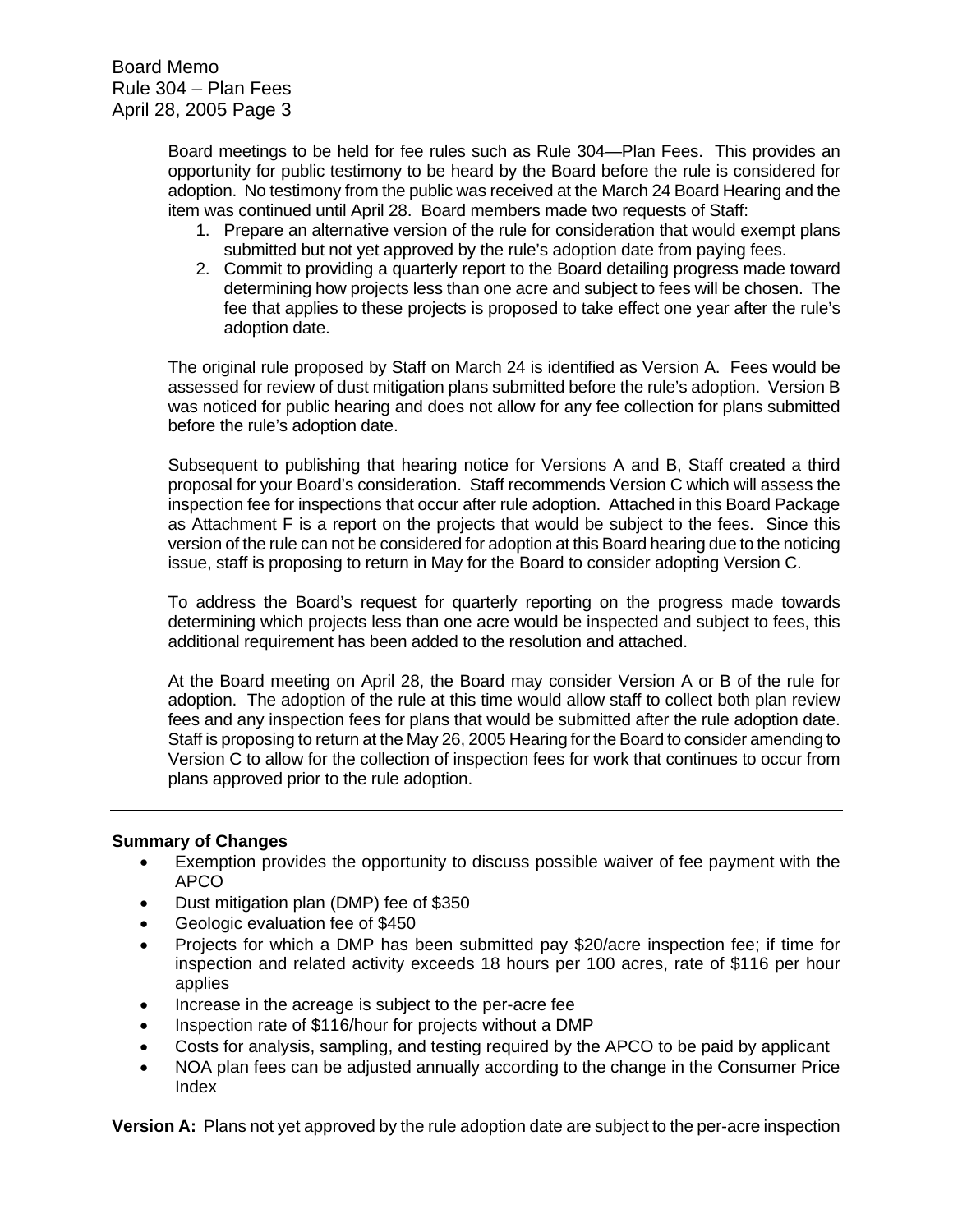Board Memo Rule 304 – Plan Fees April 28, 2005 Page 4

fees and plan review fees.

**Version B: F**ees are not assessed for projects received before the rule's adoption. Section 303.1.c. has been removed.

**Version C:** For projects with plans submitted before rule adoption fees are assessed only for inspections occurring after rule adoption. Section 303.1.c. has been removed and Section 303.2.c. has been added.

#### **Business Cost Impacts**

Since the proposed fee schedule for projects submitting a dust mitigation plan includes a per-acre fee to cover the District's cost of inspections, the total charged would depend on the project size. For example, a 200-acre project would be charged \$4350. This includes \$350 for review and approval of the dust mitigation plan plus \$20 per acre for 200 acres, or \$4000.

Projects not submitting a DMP would pay an hourly inspection rate only when inspected. Typical cost for this inspection is expected to be \$348.

In cases where this fee presents a financial hardship, a conference may be scheduled with the APCO to discuss a waiver of the fee payment.

#### **District Impacts**

The amendments are proposed to recover the District's costs of implementing the asbestos ATCM. They are not expected to result in an additional need for staff resources.

#### **Emission Impacts**

Rule 304 is a fee rule and its amendment is not expected to impact emissions.

### **Environmental Review and Compliance**

The District's Environmental Coordinator has determined that the proposed amendments to Rule 304 are exempt from CEQA. Public Resources Code section 21080(b)(8) and section 15273 of the state CEQA Guidelines provide that the adoption or amendments of fee rules are not subject to CEQA. To claim this exemption the District must find that the amendments are for the purpose of meeting operating expenses. The proposed amendments to Rule 304 establish a fee schedule to recover the expenses of implementing District responsibilities for the Asbestos ATCM for Construction, Grading, Quarrying, and Surface Mining Operations.

#### **Public Comments**

A public workshop was held on February 17, 2005 to discuss changes to the Rule. Notice of the workshop was published in the newspaper, copies of the public notice were sent to businesses that may be affected as identified in the Yellow Pages and to others who requested it and notification was made through the BIA's weekly electronic newsletter. The notice, rule, and staff report were also posted on the District's website. Staff received comments at the public workshop. Comments and responses from the public workshop are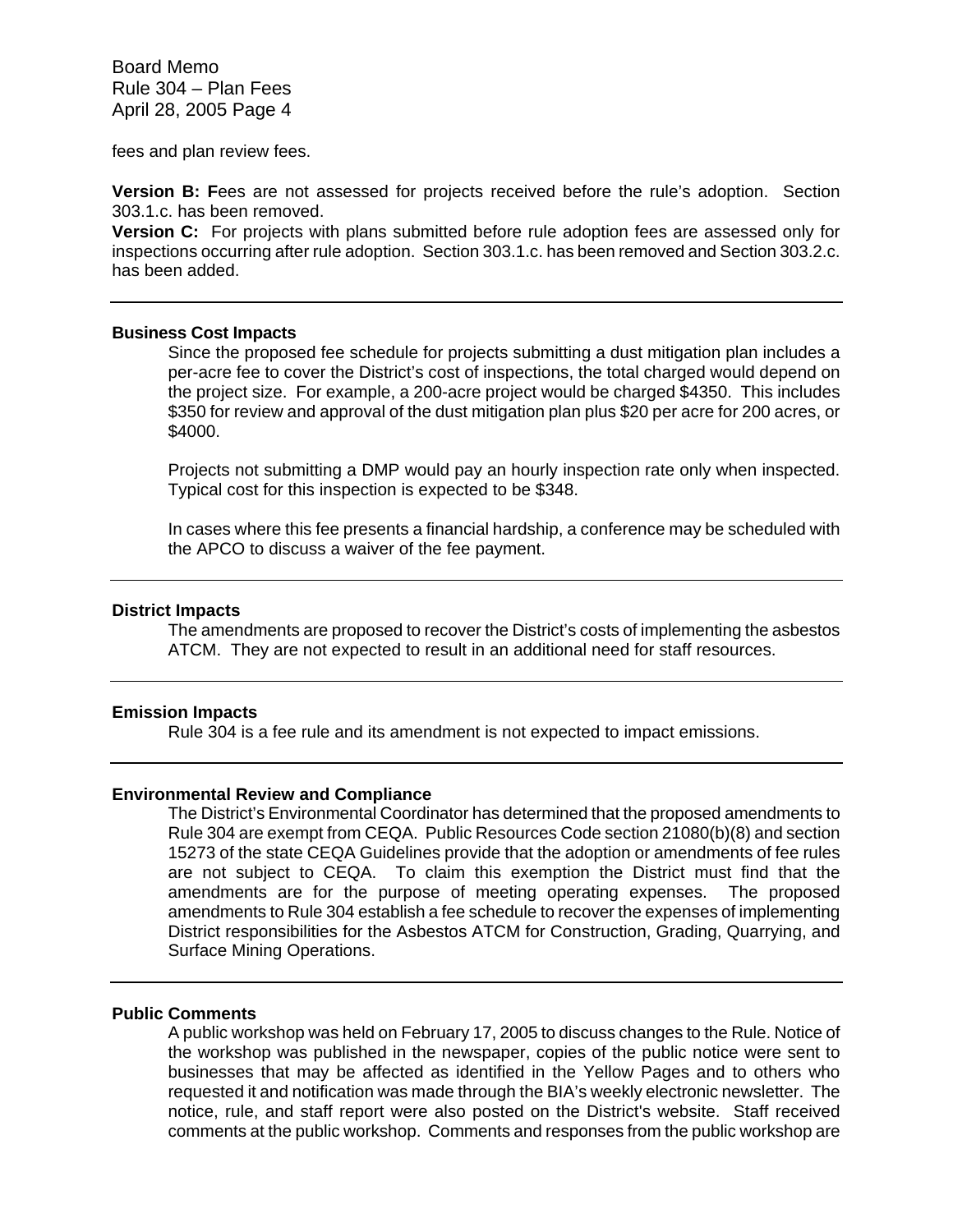Board Memo Rule 304 – Plan Fees April 28, 2005 Page 5

included in Attachment D, Comments and Responses.

### **Comments Received since the Public Notice**

As of April 7 2005, no further comments have been received.

### **Conclusion**

The proposed amendments to Rule 304 are necessary to enable the naturally occurring asbestos program to provide the resources to ensure compliance with the Asbestos Air Toxic Control Measure, protect public health, and improve air quality in the Sacramento region. Therefore, Staff recommends that the Board approve Version B of Rule 304 and continue consideration of approval of Version C to the May 26, 2005 meeting.

Respectfully Submitted

\_\_\_\_\_\_\_\_\_\_\_\_\_\_\_\_\_\_\_\_\_\_ Larry Greene; Air Pollution Control Officer Sacramento Metropolitan Air Quality Management District

**Attachments**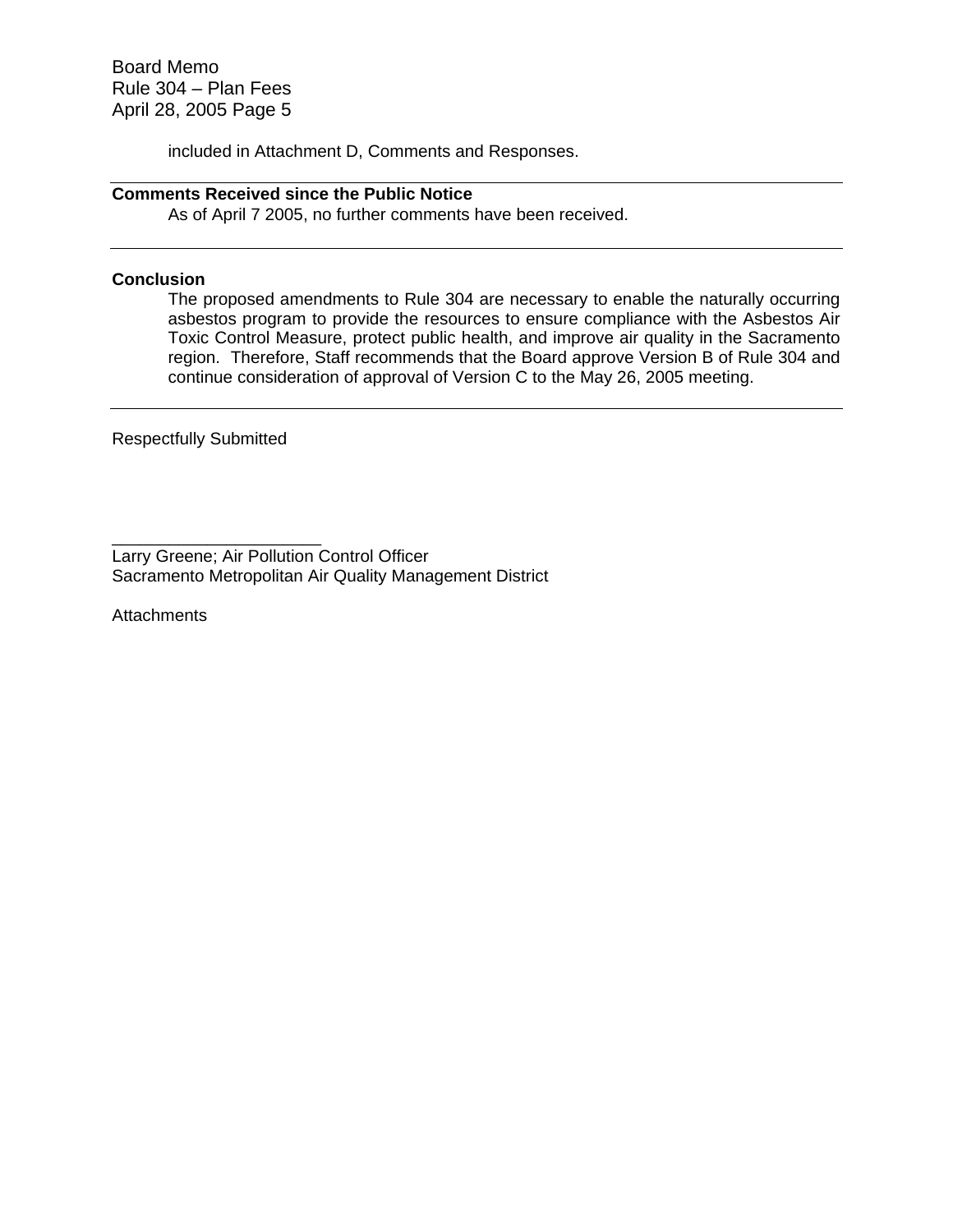### **ATTACHMENT A**

**Rule 304 – Plan Fees** 

**Version A**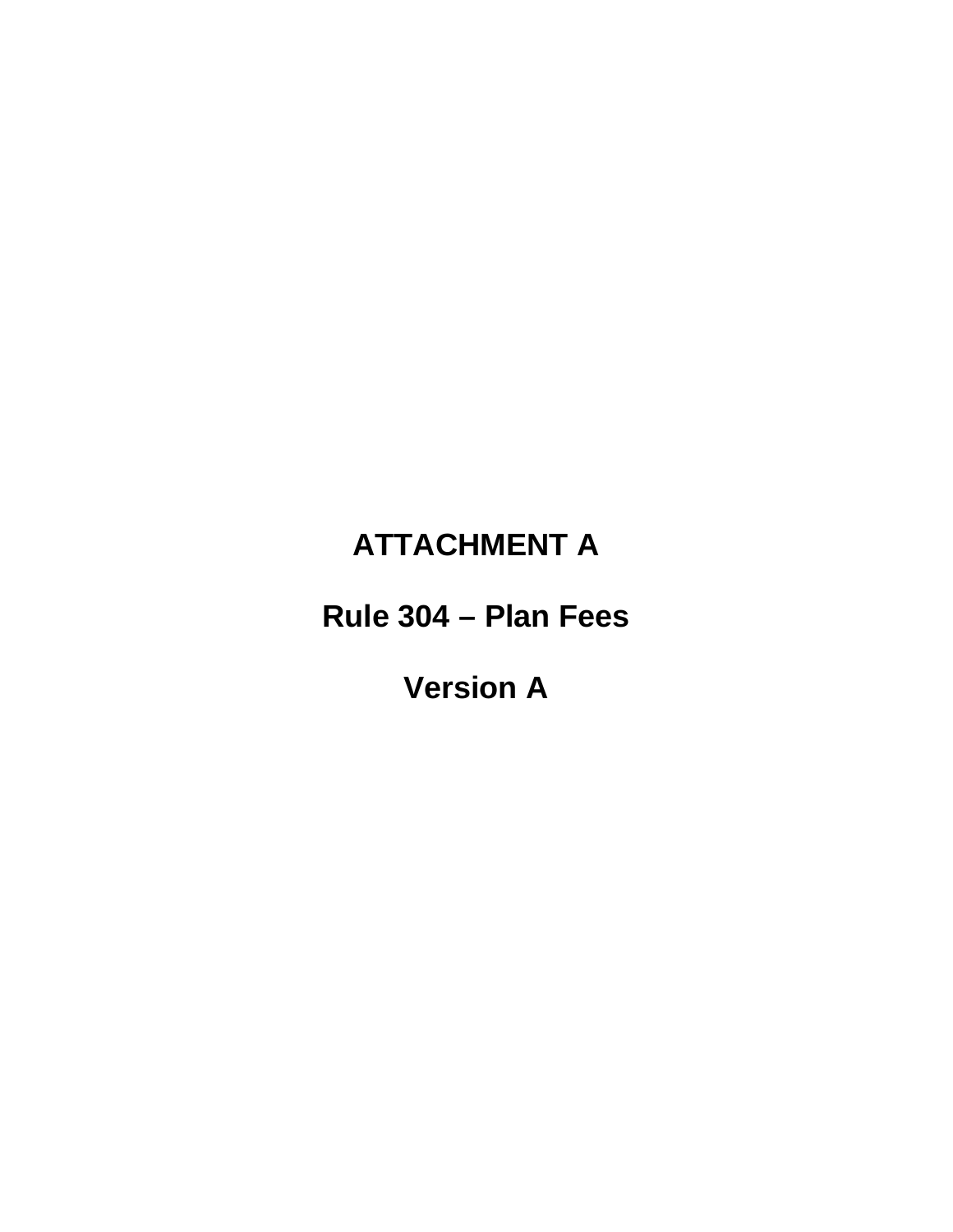# **ATTACHMENT B**

**Rule 304 – Plan Fees** 

**Version B**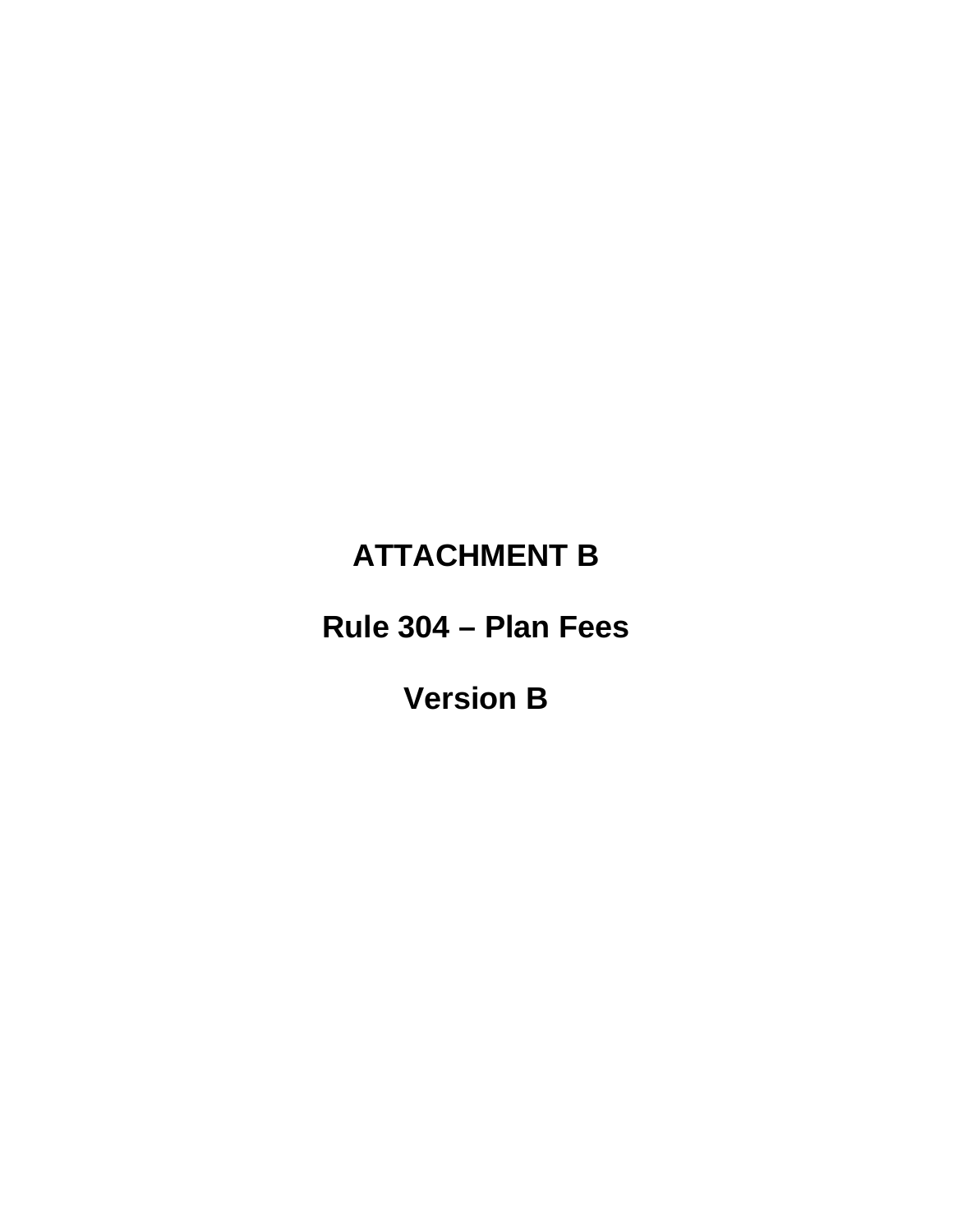# **ATTACHMENT C**

**Rule 304 – Plan Fees** 

**Version C**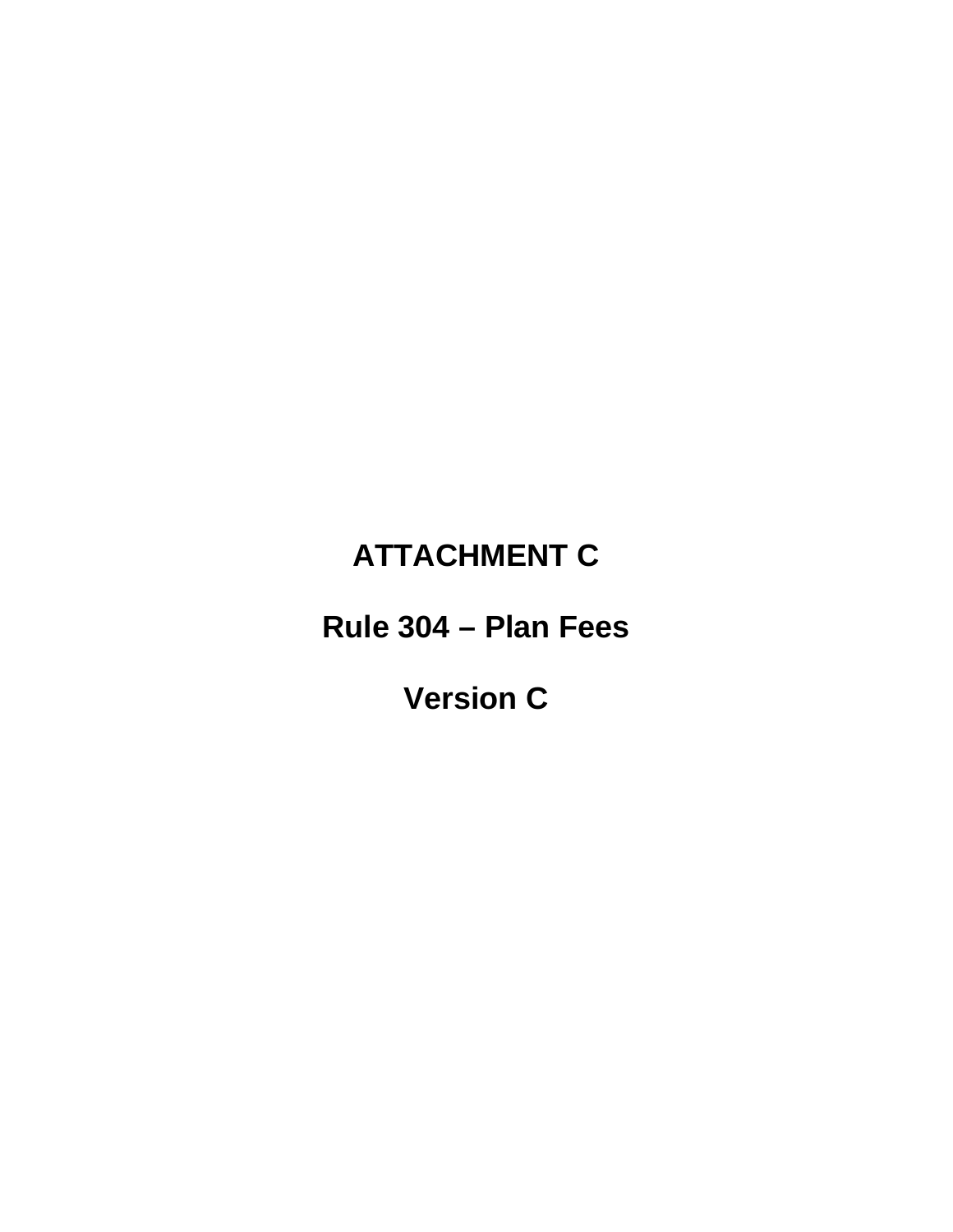# **ATTACHMENT D**

**Staff Report Rule 304 – Plan Fees**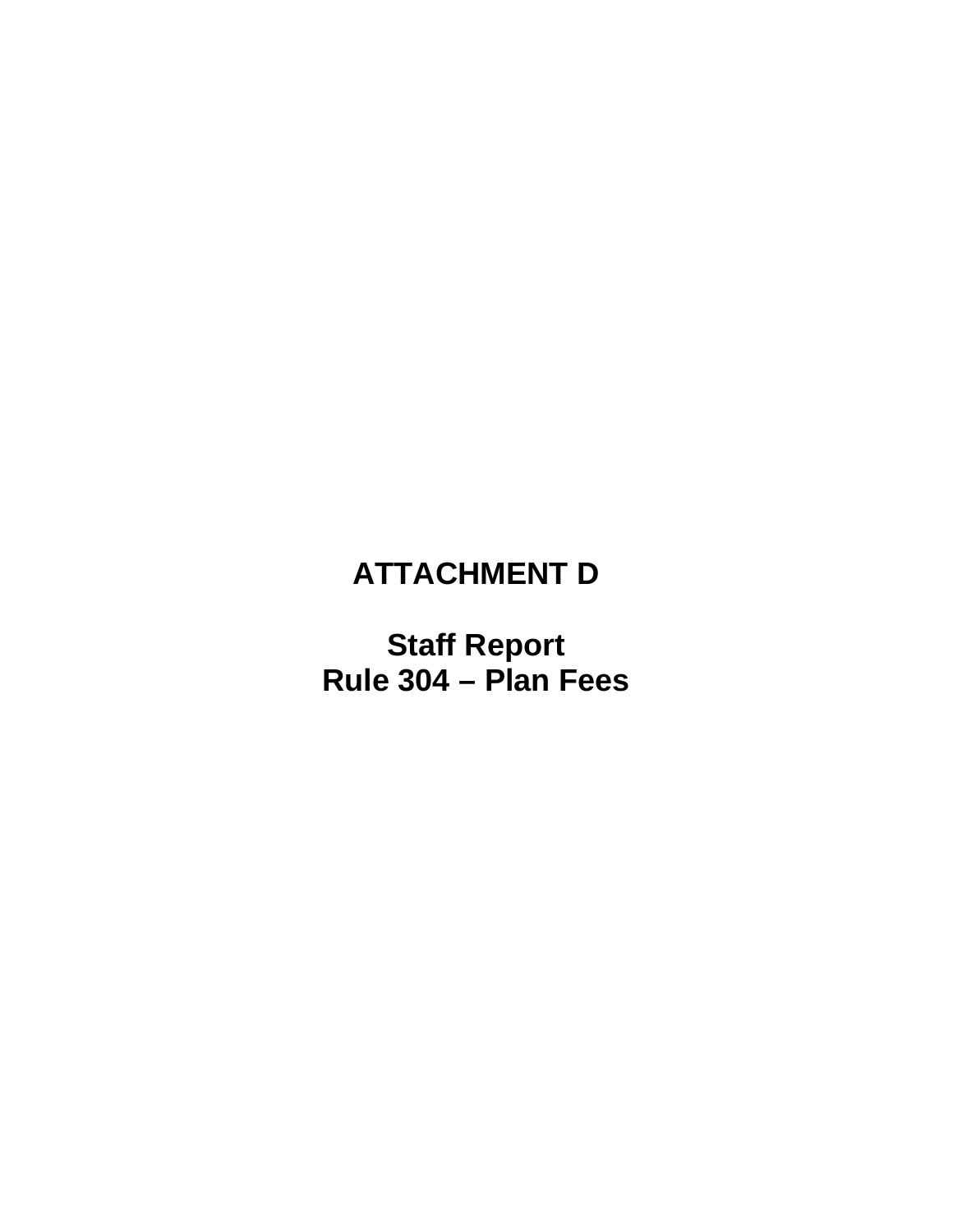## **ATTACHMENT E**

## **Comments and Responses**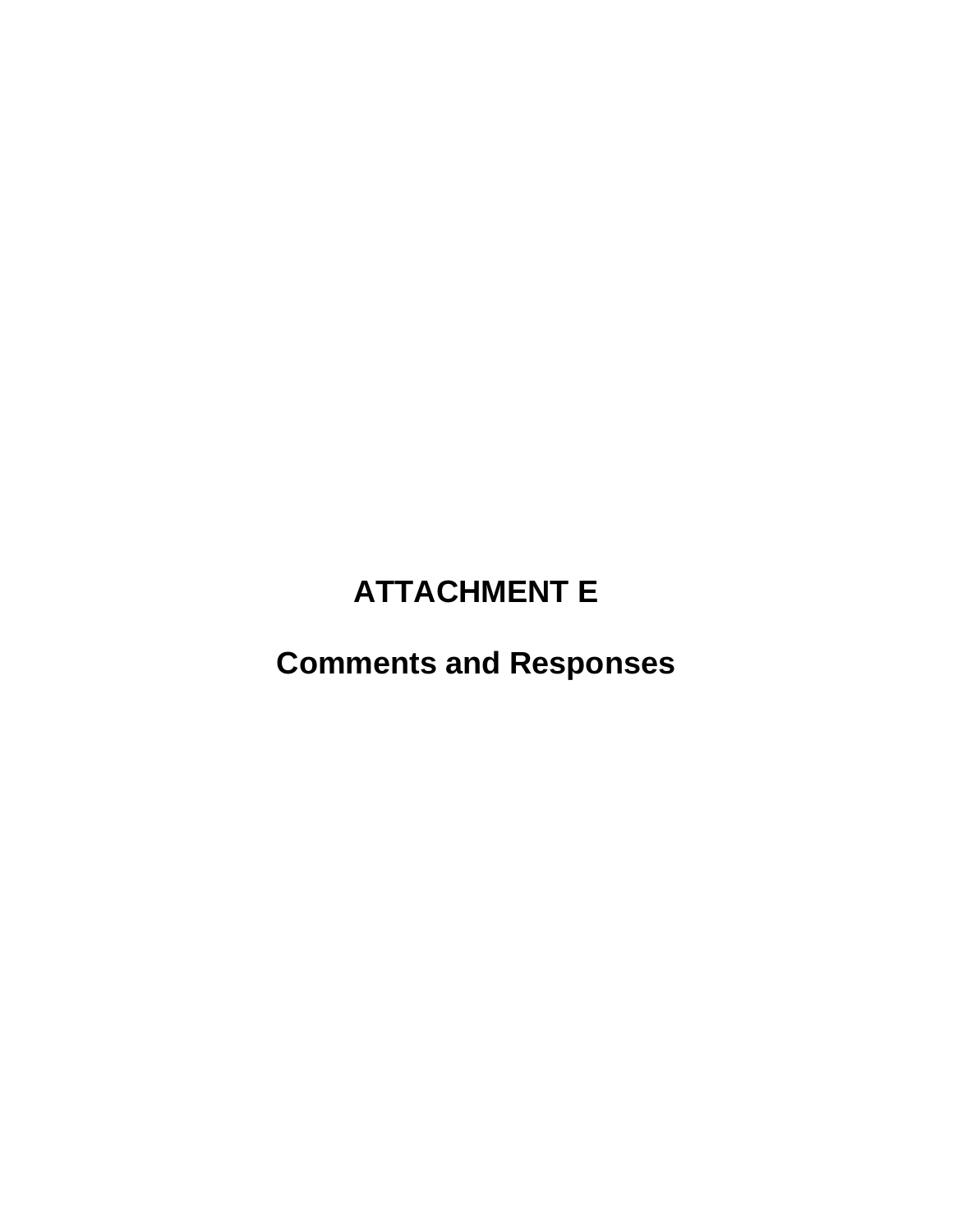## **ATTACHMENT F**

### **Report of Plans Submitted but Not Yet Accepted Prior to April Board Hearing**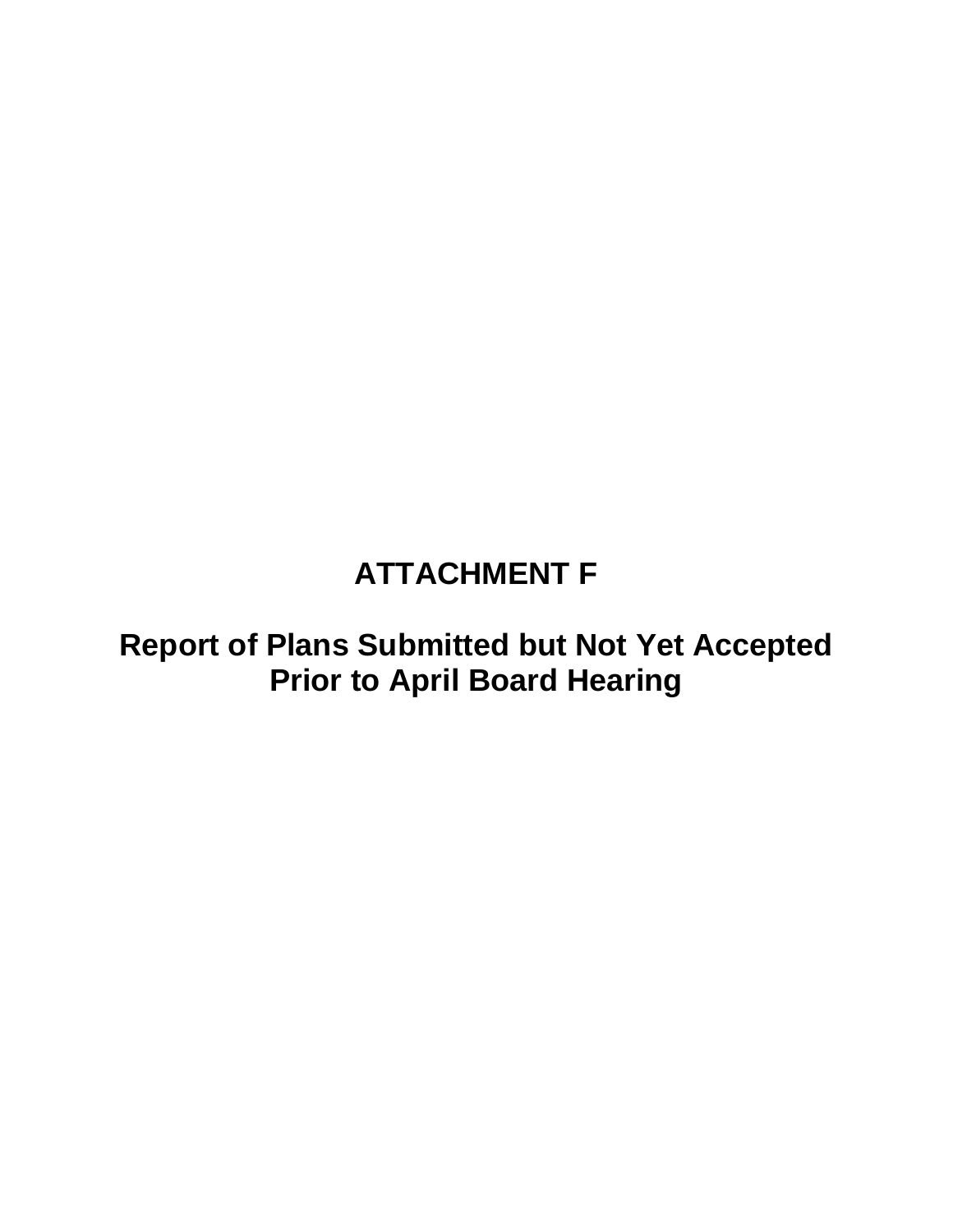### **ATTACHMENT G**

### **Evidence of Public Notice Rule 304 – Plan Fees**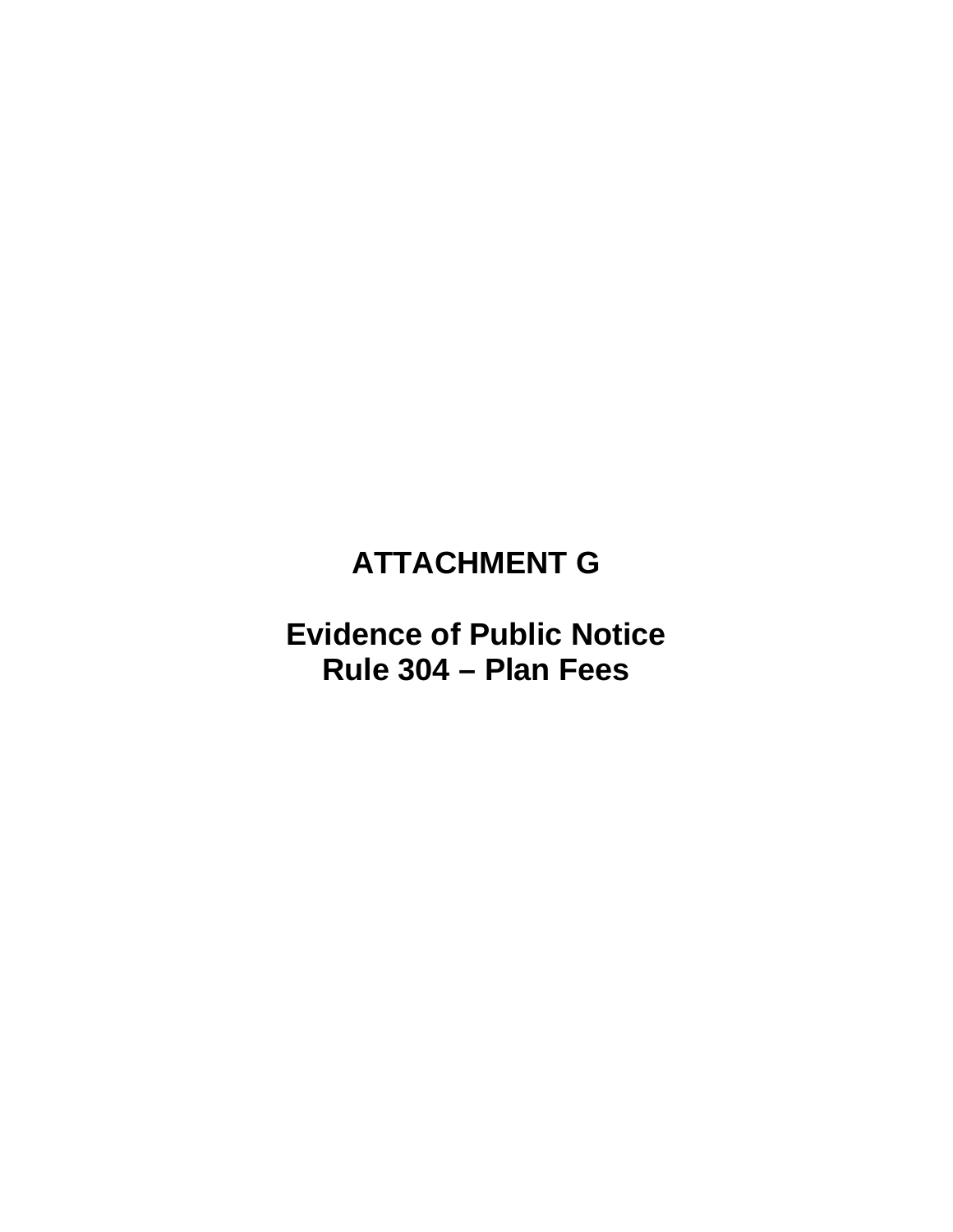# **ATTACHMENT H**

# **Resolution—Rule 304**

**Version A**